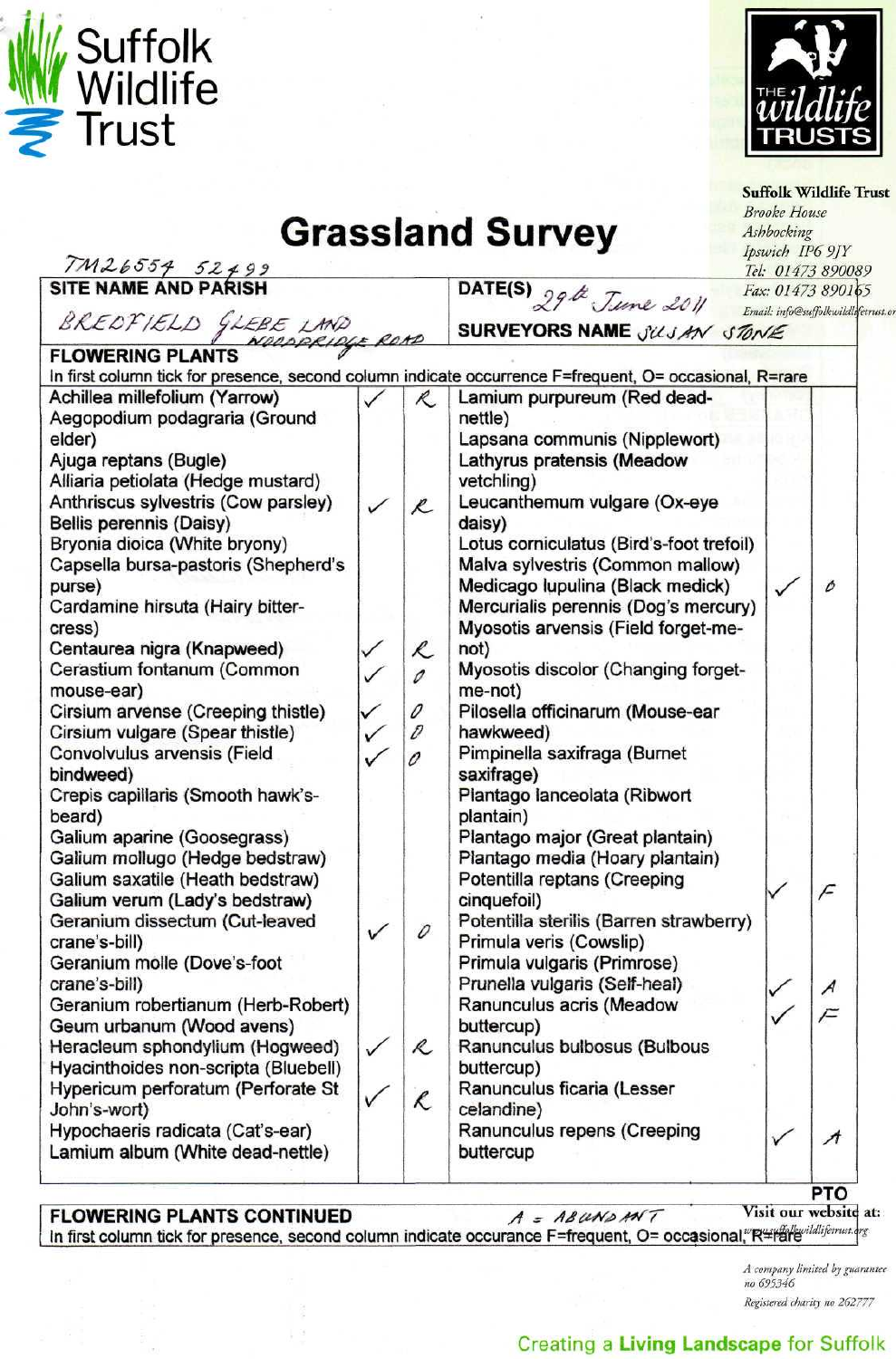Rumex acetosa (Common sorrel) Taraxacum officinale (Dandelion) Rumex acetosella (Sheep's sorrel) Trifolium dubium (Lesser trefoil) o Rumex crispus (Curled dock)  $\ell$ Trifolium pratense (Red clover) Rumex obtusifolius (Broad-leaved Trifolium repens( White clover)  $\mathcal{R}$ dock) Urtica dioica (Nettle) Ŕ,  $\mathcal{O}$ Senecio jacobaea (Ragwort) Veronica chamaedrys (Germander  $\mathcal{O}$ Senecio vulgaris (Groundsel) speedwell) Sonchus asper (Prickly sow-thistle) Veronica hederifolia (Ivy-leaved Sonchus oleraceus (Smooth sowspeedwell) thistle) Vicia sativa (Common vetch)  $\overline{\mathcal{K}}$ Stachys sylvatica (Hedge Viola odorata (Sweet violet)  $\mathcal{R}$ woundwort) Vicia himuta (Hoing tare)<br>Vicia *Litros perma* 0 Stellaria media (Common  $\subset$ chickweed) Symphytum officinale (Common comfrey) **GRASSES and RUSHES OTHER SPECIES OF INTEREST** Agrostis stolonifera (Creeping bent) F  $\sqrt{2}$ Brachypodium subraticum Alopecurus pratensis (Meadow (Wood face orome) foxtail) (coming in from edges) Anisantha sterilis (Barren brome) Anthoxanthum odoratum (Sweet vernal grass) Calustina sepsum  $\ell$  . Arrhenatherum elatius (False oatv/  $\mathcal O$ (Hedge birdweed) grass) Dactylis glomerata (Cock's-foot) 0 Rubus fruti cosus agg f (Branble)  $\mathcal{O}$ Eiytrigia repens (Common couch) Festuca rubra (Red fescue) Phleum praters M (Timoth)  $\checkmark$ Holcus lanatus (Yorkshire fog) *A*  $\cal R$  $\checkmark$ Lolium perenne (Perennial rye grass) R Pulicaria dysenteria Luzula campestris (Field wood-rush) Picris echiodes (Fleabane Poa annua (Annual meadow grass) *A* Poa pratensis (Smooth meadow (Bristly Ox-torque) grass) glichoma Lederacia Poa trivialis (Rough meadow grass)  $\mathcal{L}% _{G}=\mathcal{L}_{G}$ D Trisetum flavescens (Yellow oat-Senecio envirolieu  $\sqrt{2}$ grass) \_\_\_ **NOTES** Dactylorhizza proetermissa A field on heavy clay ~ Southern nash rched likely to suffer searnal waterlogging Gung with flora typical of at hear Ophoys apifera boulder day with inpeded drawnge 'Cut egalot of fleabare Bee ontrid Mertha america that the land has possibly been cultivated in put + Splant Com Mint Carex Aflacca community that has developed is V. Sypical of "arable" reneason Glancons sida.<br>Festura arrendiviación R V. Heary Soil. Typical species been bristly or torgue, hong rages it Tall firme. bee briked + southern mand the the plants most Plora also influenced by rabbit unpatatable seen's faround - i ground ing & bracky ode um.